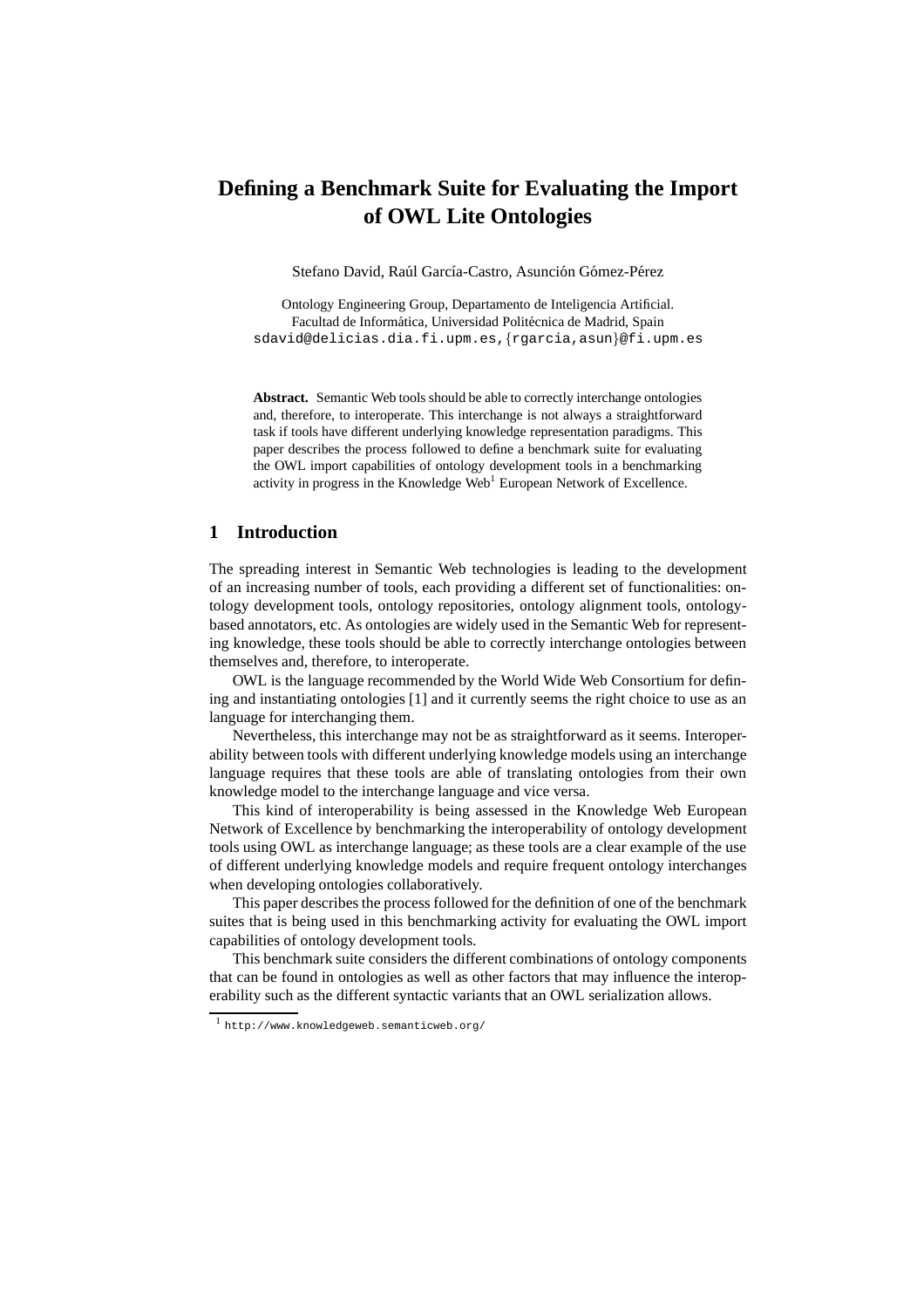This paper is structured as follows: Section 2 presents other interoperability evaluation initiatives and benchmark suites. Section 3 explains the experimentation-related tasks of the methodology that are being carried out. Section 4 introduces the benchmark suite for evaluating the import of OWL ontologies and how it is defined. Section 5 submits a proposal for extending this benchmark suite to cover the OWL DL and OWL Full sublanguages of OWL. Finally, Section 6 draws the conclusions from this work and proposes future lines of work.

## **2 Related Work**

Interoperability is the ability of two or more systems or components to exchange information and to use this information exchanged [2]; in our case, it is the ability that ontology development tools have to interchange ontologies and use them.

As presented in [3], Semantic Web tools can interoperate in four different ways: by mapping ontologies in the source tool to ontologies in the target tool, by translating ontologies into a single pivot language, by translating ontologies into one language in a layered architecture of languages, or by generalising the pivot and layered approaches, not requiring either a fixed pivot language or a fixed layering of languages. This paper only deals with interoperability when translating ontologies to a single pivot language and does not cover other interoperability approaches.

The three following initiatives have also dealt with the interoperability problem:

- **OWL Test Cases.** The OWL Test Cases<sup>2</sup> were developed by the W3C Web Ontology Working Group. Although these test cases might be used for evaluating the OWL importers of the ontology development tools, there are several differences between them and the benchmark suite presented in this paper:
	- **–** The OWL Test Cases check if a tool deals correctly with the OWL language, clarify the formal meaning of the constructors, and show examples of their use. By constrast, our approach aims to evaluate exhaustively OWL importers.
	- **–** We distinguish between the benchmarks that depend on the OWL knowledge model and those that depend on the RDF/XML syntax of the OWL files, all of which contain valid ontologies. On the other hand, the OWL Test Cases distinguish between tests that check the incorrect use of the OWL namespace, tests that check the importing of ontologies, entailment and non-entailment tests, and consistency and inconsistency tests.
	- **–** The OWL Test Cases were defined for any tool that implements OWL knowledge bases. Our benchmark suite focuses on ontology development tools, although it can be used in any tool capable of importing OWL files.
	- **–** The OWL Test Cases have tests for the three sublanguages of OWL (Lite, DL and Full) whereas our benchmark suite only deals with OWL Lite.
- **EON 2003 Workshop.** The central topic of the Second International Workshop on Evaluation of Ontology-based Tools was the evaluation of ontology development tools interoperability [4]. In this workshop, the participants were asked to model ontologies with their ontology development tools and to perform different tests for evaluating the import, export and interoperability of the tools. In these experiments:

<sup>2</sup> http://www.w3.org/TR/owl-test/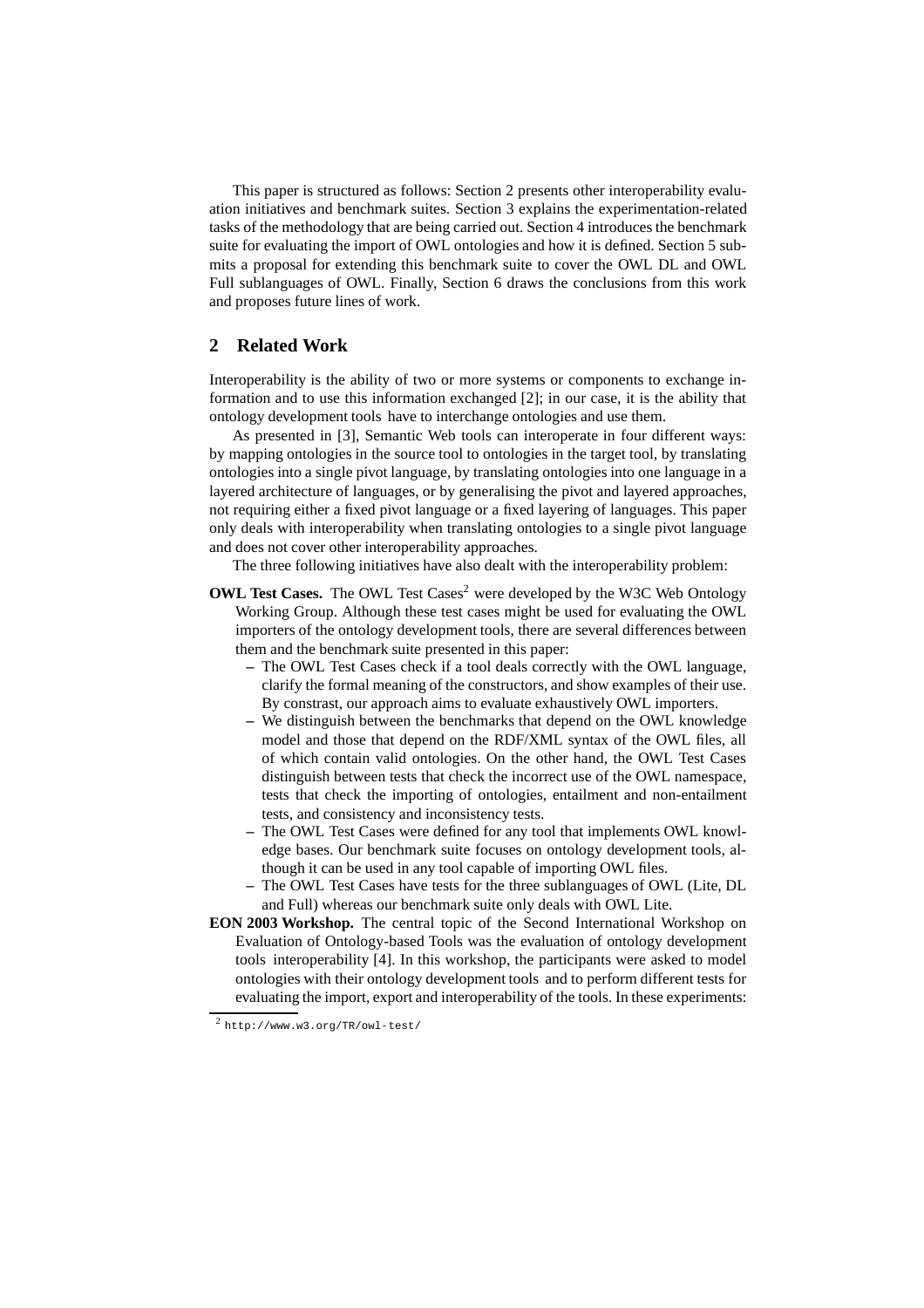- **–** There was no constraint regarding the use of the interchange language; of the experiments carried out only two used OWL as interchange language.
- **–** Each experiment was performed with a different procedure; hence the results obtained in that workshop did not provide general recommendations, only specific ones for each ontology development tool participating.
- **RDF(S) Interoperability Benchmarking.** Knowledge Web had organised a benchmarking of the interoperability of ontology development tools using RDF(S) as the interchange language  $3$  before starting the benchmarking presented in this paper. These two benchmarking activities are quite similar as they follow the same methodology and their goals are almost identical. They differ in the language selected for interchanging ontologies: RDF(S) and OWL and this affects mainly to the ontology development tools that can participate in the benchmarking and to the benchmark suites used in the experimentation.

## **3 OWL Interoperability Benchmarking**

In this benchmarking activity we have followed the Knowledge Web benchmarking methodology [5] for ontology tools, which has been used before for benchmarking the interoperability of ontology development tools using RDF(S) as the interchange language [6], and for benchmarking the performance and the scalability of ontology development tools [7].

The two main goals that we want to achieve with the benchmarking are:

- **–** To **assess and improve the interoperability of ontology development tools** using OWL as the interchange language. To reach this aim would permit knowing the current interoperability of the tools and maximizing the knowledge that these tools can interchange while minimizing the information addition or loss.
- **–** To **identify the fragment of knowledge that ontology development tools can share** using OWL as the interchange language. As this fragment becomes larger, more expressive ontologies can be interchanged among ontology development tools.

Since interoperability using an interchange language depends on the importers and exporters of the tool to that language, we have decided to evaluate them before evaluating the interoperability. Hence, the evaluation is performed in two consecutive stages:

- **Evaluation Stage 1.** The OWL importers and the exporters of ontology development tools are evaluated and their results collected and analysed.
- **Evaluation Stage 2.** The interoperability of ontology development tools is evaluated. The results, which are based on the results of the previous stage, will be collected and analysed, and we will obtain information about the interoperability of the tools and about the fragment of knowledge that they can share.

We have defined three different benchmark suites for evaluating the import, export, and interoperability of ontology development tools using OWL; then, the Knowledge Web members have assessed and agreed on them to ensure its quality.

 $^3$  http://knowledgeweb.semanticweb.org/benchmarking\_interoperability/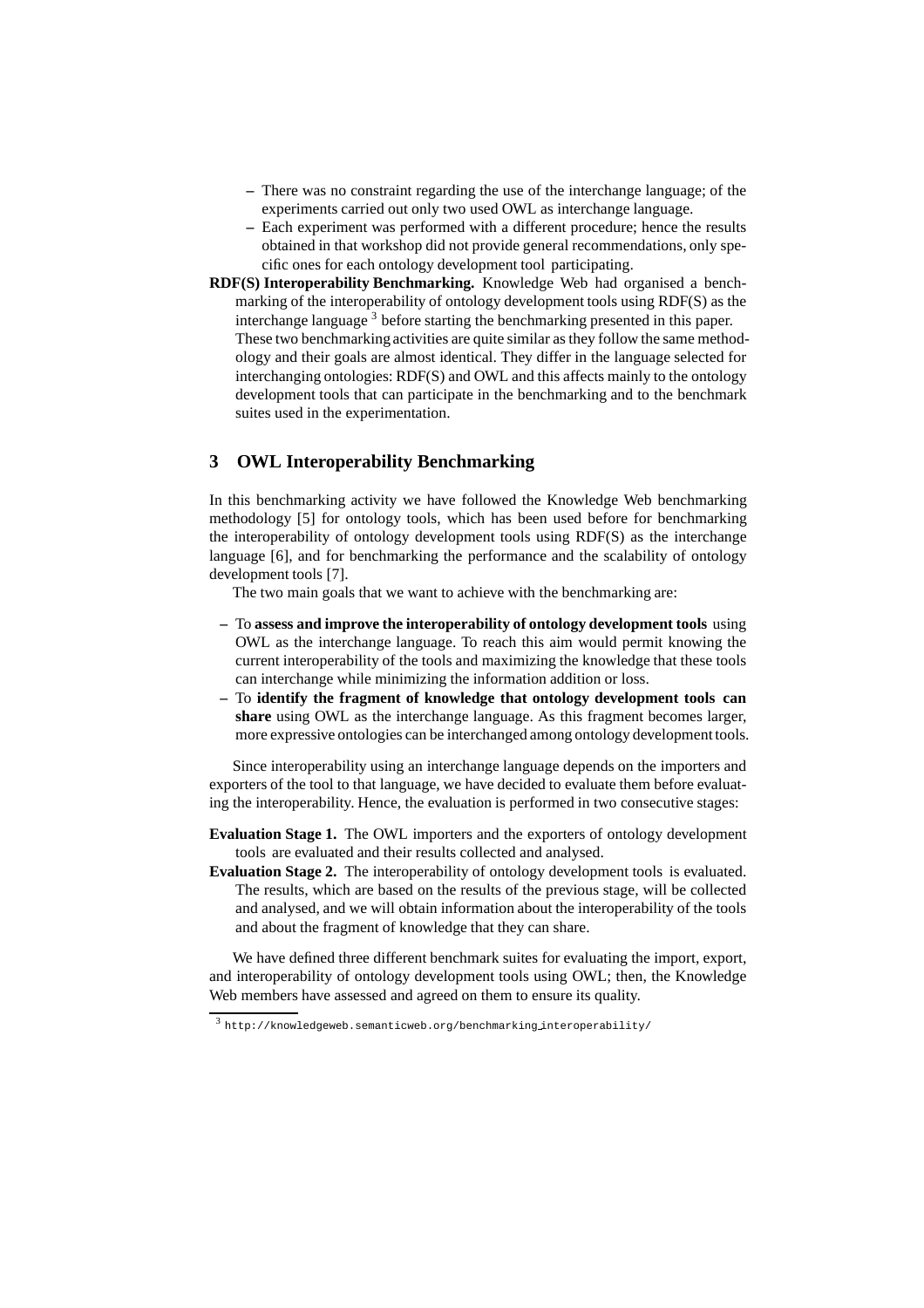As we evaluate the interoperability of ontology development tools by means of their importers and exporters, any tool capable of importing and exporting OWL ontologies (for example, an ontology repository) can participate in the benchmarking.

The next section describes in detail the import benchmark suite while a complete description of the export and interoperability benchmark suites can be found in [6]. They are identical to the ones used in the RDF(S) interoperability benchmarking but differ in the procedure to run the benchmarks.

### **4 OWL Lite Import Benchmark Suite**

The OWL Lite Import Benchmark Suite is intended to evaluate the OWL import capabilities of the ontology development tools by checking the import of the different combinations of the OWL Lite knowledge model.

The syntax chosen for serializing the OWL Lite ontologies to be imported is the RDF/XML syntax $4$  because this is the syntax most used by ontology development tools when importing and exporting from/to OWL. As the RDF/XML syntax allows serializing ontology components in different ways while maintaining the same semantics, we decided to define separately the benchmarks that depend on the OWL knowledge model and those that depend on the syntax.

The OWL Lite Import Benchmark Suite is available in a public web page<sup>5</sup> and is composed of 82 benchmarks, which are divided in 12 groups (named from A to L).

**Benchmarks that depend on the knowledge model.** These benchmarks check the import of ontologies with different combinations of the OWL Lite vocabulary terms. Information about heading, versioning and annotation are not considered since these vocabulary terms are seldom used in most of the ontology development tools.

To identify all the combinations of components, we did as follows:

- **Classes.** We started by listing the different ways of describing classes that can be used in OWL Lite: with a class identifier, with a value or cardinality restriction on a property, or with the intersection operator. From these building blocks, we used the OWL class axioms (bearing into account the OWL Lite use restrictions) and defined the different ways of describing a class in OWL Lite with these class descriptions and axioms. The benchmark groups defined for classes are:
	- **A.** Class and class hierarchy benchmarks, including classes that are subclasses of value and cardinality restrictions on properties, and classes that are subclasses of class intersections.
	- **B.** Class equivalence benchmarks, including classes that are equivalent to value and cardinality restrictions on properties, and classes that are equivalent to class intersections.
	- **C.** Class defined with set operator bechmarks, including classes defined with the intersection operator.

<sup>4</sup> http://www.w3.org/TR/rdf-syntax-grammar/

<sup>5</sup> http://knowledgeweb.semanticweb.org/benchmarking interoperability/owl/import. html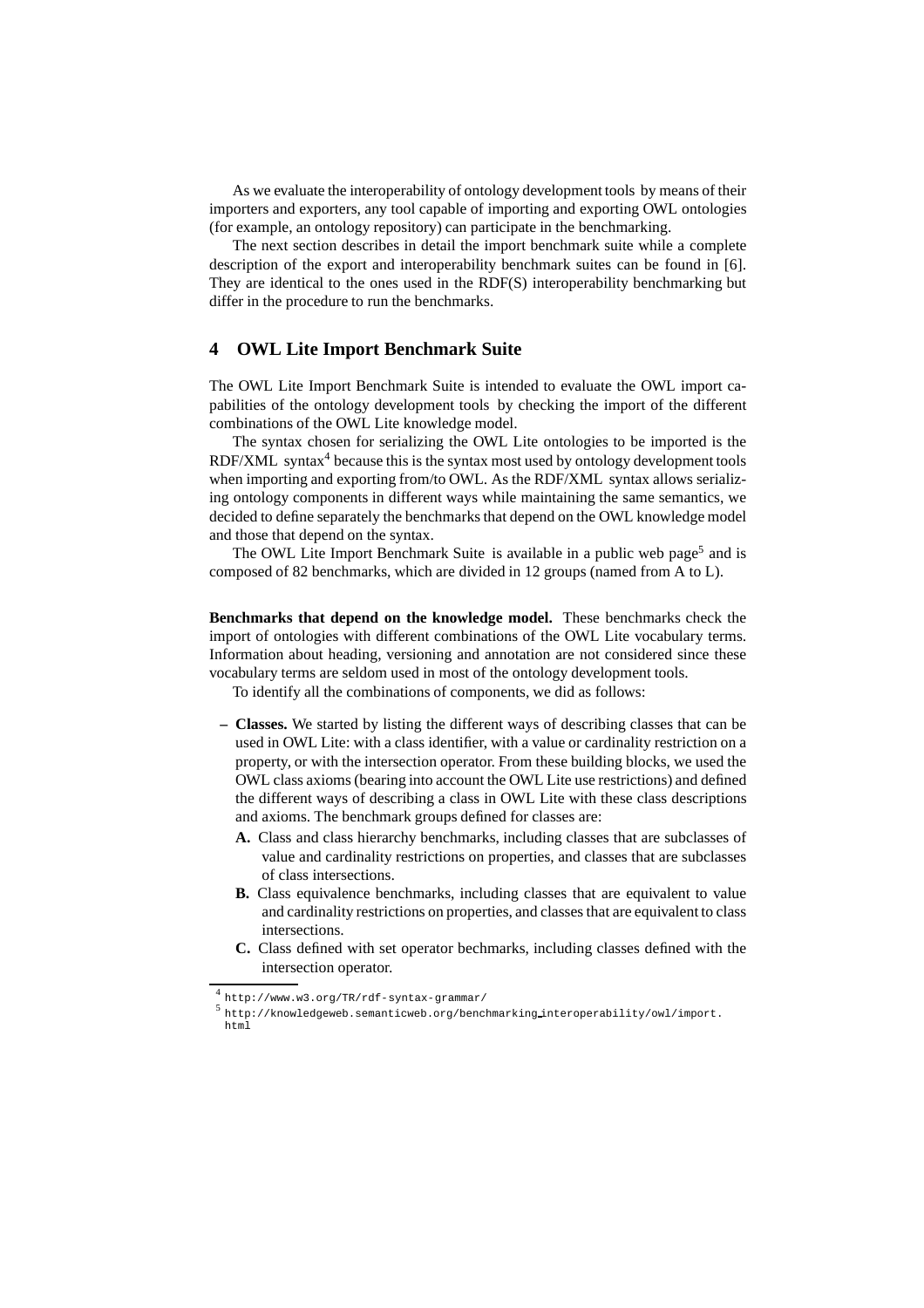- **Properties.** We have combined object and datatype properties with the different RDF(S) constructs that can be used with properties and with the OWL constructs for defining relations between properties, global cardinality constraints, and logical property characteristics. The benchmark groups defined for properties are:
	- **D.** Property and property hierarchy benchmarks.
	- **E.** Property with domain and range benchmarks.
	- **F.** Relation between properties benchmarks, including property equivalence and inverse properties.
	- **G.** Global cardinality constraints and logical properties characteristics benchmarks, including symmetric, transitive, functional, and inverse functional properties.
- **Instances.** We have combined named and anonymous individuals with user defined properties and with individual equivalence and difference properties. The benchmark groups defined for instances are:
	- **H.** Individual benchmarks, including instances of classes.
	- **I.** Named individual and property benchmarks, including instances of classes with properties among them.
	- **J.** Anonymous individual and property benchmarks, including anonymous individuals related to other (named) individuals.
	- **K.** Individual identity benchmarks, including instance equivalences and differences.

Although the resulting benchmark suite is neither complete nor sufficient, we have decided not to define benchmarks for importing real complex ontologies because it would significantly increase the number of benchmarks to be executed and analysed and because it is much more difficult to diagnose the problem cause in complex cases than in simple ones. We have defined combinations of components with zero, one and two cardinalities (i.e. we have considered a property without domain, with one domain and with two domains). We have supposed that the results of cardinalities greater than two are the same as those of a cardinality of two.

**Benchmarks that depend on the syntax.** These benchmarks check the correct import of OWL ontologies with different variants of the RDF/XML syntax, as stated in the RDF/XML specification. These benchmarks compose the group **L** of the benchmark suite and check the different ways of writing URI references (absolute URI references, URI references relative to a base URI, URI references transformed from *rdf:ID* attribute values, and URI references relative to an *ENTITY* declaration), empty nodes, multiple properties, typed nodes, string literals, blank nodes, and language identification attributes (*xml:lang*) in tags.

These syntactic variants are the same as those considered in the RDF(S) Import Benchmark Suite. However, the ontologies defined in each benchmark suite are different because in one case they are written in RDF(S) and in the other in OWL.

Each benchmark of the benchmark suite, as Table 1 shows, is described by a unique **identifier**, a **description** in natural language of the benchmark, a **formal description** in Description Logics notation of the ontology, a **graphical representation** of the ontology, and a file with the ontology in the RDF/XML syntax<sup>6</sup>.

<sup>6</sup> All the files have been syntactically validated against the WonderWeb OWL Ontology Validator (http://phoebus.cs.man.ac.uk:9999/OWL/Validator)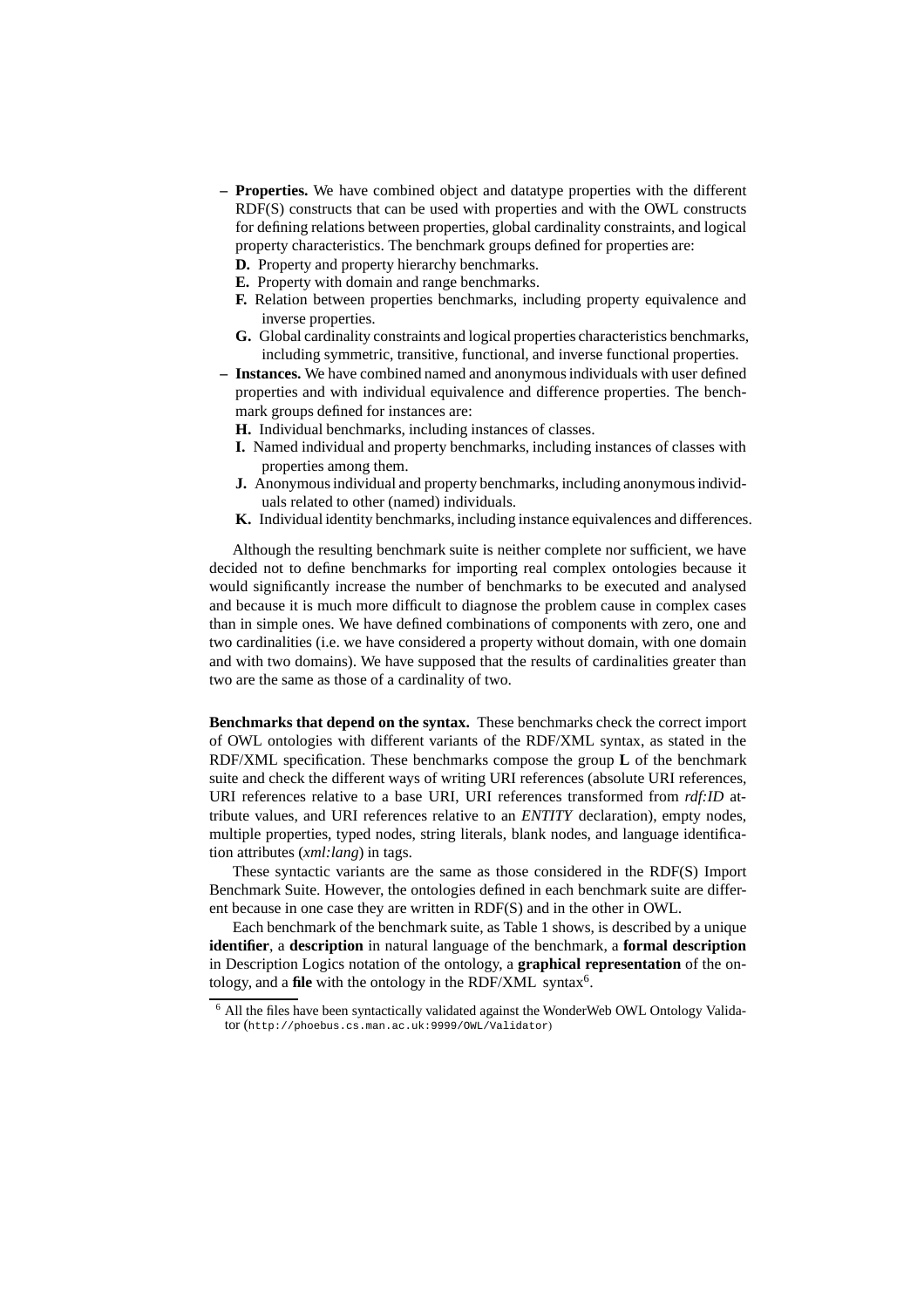**Table 1.** The description of a benchmark of the OWL Lite Import Benchmark Suite.

| <b>Identifier</b>                  | <b>ISG03</b>                                                                                                                                                                                                                                                                                                                                                                                            |  |  |  |
|------------------------------------|---------------------------------------------------------------------------------------------------------------------------------------------------------------------------------------------------------------------------------------------------------------------------------------------------------------------------------------------------------------------------------------------------------|--|--|--|
| <b>Description</b>                 | Import a single functional object property whose domain is a class and whose                                                                                                                                                                                                                                                                                                                            |  |  |  |
|                                    | range is another class                                                                                                                                                                                                                                                                                                                                                                                  |  |  |  |
| Formal                             | $\top \sqsubset \leq 1$ hasHusband                                                                                                                                                                                                                                                                                                                                                                      |  |  |  |
|                                    | $\top \sqsubset \forall hasHusband$ . Woman                                                                                                                                                                                                                                                                                                                                                             |  |  |  |
| description                        | $\top \sqsubset \forall hasHusband$ .Man                                                                                                                                                                                                                                                                                                                                                                |  |  |  |
| <b>Graphical</b><br>representation | Woman<br>rdfs:domain<br>rdfs:range<br>hasHusband<br>Man<br>rdf:type<br>owl:FunctionalProperty                                                                                                                                                                                                                                                                                                           |  |  |  |
| <b>RDF/XML file</b>                | <owl:class_rdf:about="&ex;woman"></owl:class_rdf:about="&ex;woman"><br><owl:class rdf:about="&amp;ex;Man"></owl:class><br><owl:objectproperty rdf:about="&amp;ex;hasHusband"><br/><rdf:type rdf:resource="&amp;owl;FunctionalProperty"></rdf:type><br/><rdfs:domain rdf:resource="&amp;ex;Woman"></rdfs:domain><br/><rdfs:range rdf:resource="&amp;ex;Man"></rdfs:range><br/></owl:objectproperty><br>. |  |  |  |

### **4.1 Evaluation criteria**

The evaluation criteria of the OWL Lite Import Benchmark Suite are defined as follows:

- **Modelling** (YES/NO). The ontology development tool can model the ontology components described in the benchmark.
- **Execution** (OK/FAIL). The execution of the benchmark is normally carried out without any execution problem, and the tool always produces the expected result.

When a failed execution occurred, the benchmarking participants are asked to provide information about the practices used when developing the OWL importers:

- **–** The reasons for failing the benchmark execution.
- **–** If the tool was corrected to pass a benchmark, which changes were performed. **Information added or lost.** The information added or lost in the ontology interchange when executing the benchmark.

Table 2 shows an example of the execution of the benchmark ISG03 (i.e., *Import a single functional object property whose domain is a class and whose range is another class*) in five fictitious ontology development tools, identified by A, B, C, D, and E; with the intention of showing the possible variety of results in a benchmark.

In our example, tools A and B can model functional object properties and, therefore, their *Modelling* result is *YES*; tools C, D and E cannot model functional object properties and, therefore, their *Modelling* result is *NO*.

The expected result of tools A and B is a functional object property whose domain is a class and whose range is another class. Tool A imports all these components and adds a label with the name of the component to all the components; therefore, its *Execution* result is *OK* and it inserts new information into the ontology. Tool B imports the functional object property whose domain is a class, but it does not import the range class. As it does not produce the expected result, its *Execution* result is *FAIL*, and it loses information when importing the ontology.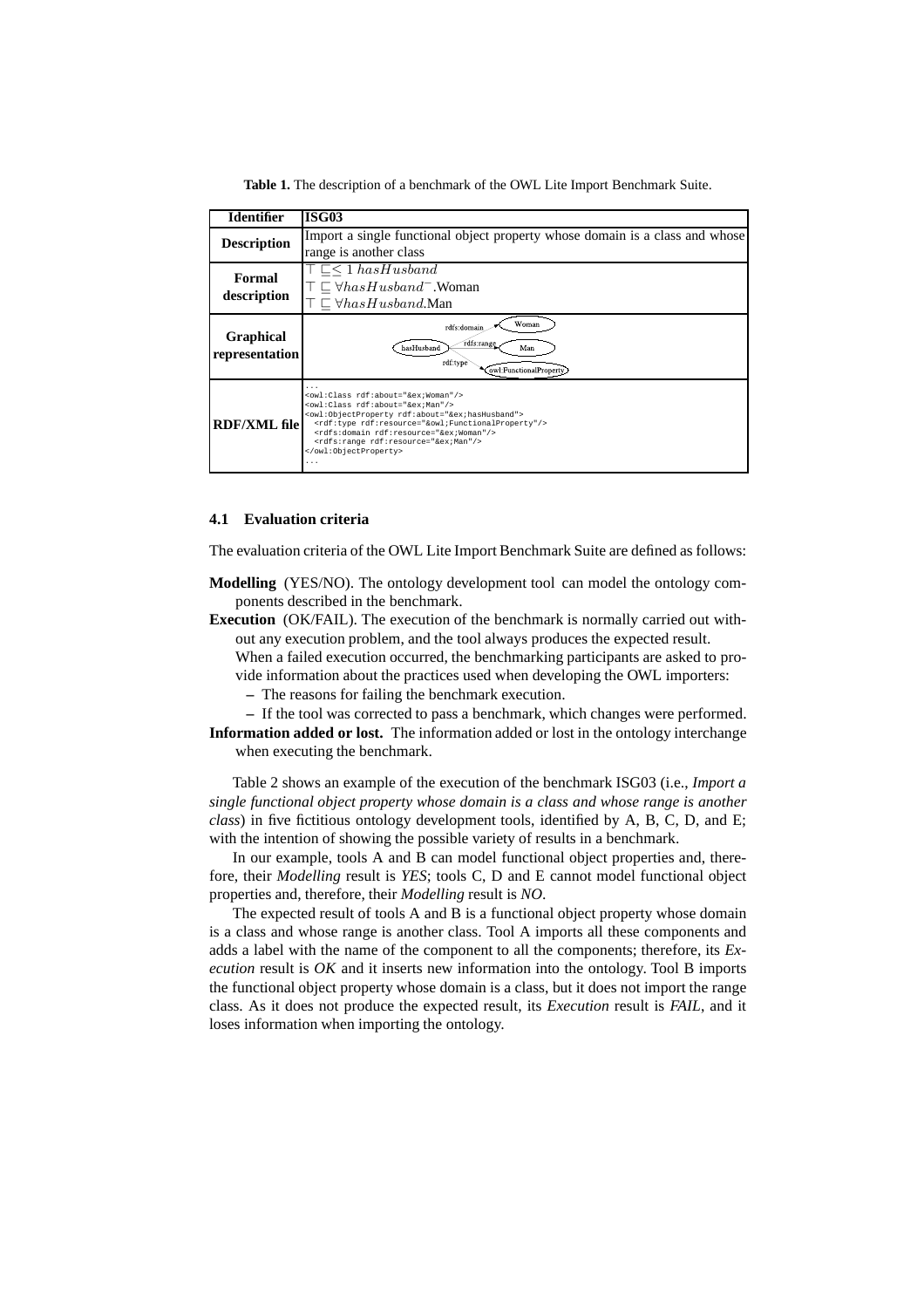| <b>Tool ID</b> |           |       | <b>Modelling Execution Information added</b>                  | <b>Information lost</b>    |
|----------------|-----------|-------|---------------------------------------------------------------|----------------------------|
| ΙA             | ISG03 YES | OK    | A label in all the components                                 |                            |
| B              | ISG03 YES | FAIL. |                                                               | The property's domain      |
| <sub>IC</sub>  | ISG03NO   | OК    |                                                               | The property as functional |
|                | ISG03NO   | OK    | A cardinality of 1 in the property The property as functional |                            |
|                | ISG03 NO  | FAIL  | $\overline{\phantom{0}}$                                      | The property               |

**Table 2.** Ficticious results of executing benchmark ISG03

Since tools C, D and E cannot model functional object properties though they can model object properties, the expected result of these tools is to obtain an object property whose domain is a class and whose range is another class. Tools C and D produce this expected result and their *Execution* result is *OK*; both lose the information about the object property being functional, though tool D also creates the property with a cardinality of 1 and therefore inserts new information in the ontology. Tool E does not import the functional object property at all, although its expected result is to import it as an object property; its *Execution* result is *FAIL*, and it loses all the information about the object property when it imports the ontology.

## **4.2 Procedure for Executing the Benchmark Suite**

If a tool developer wants to evaluate the OWL importer of his tool, he has to execute each of the 82 benchmarks of the OWL Lite Import Benchmark Suite as follows:

- 1. To define the expected result, either by modelling the ontology expected from importing the file with the OWL ontology in the ontology development tool or by defining it informally (i.e., in natural language).
- 2. To import, from the ontology development tool, the OWL file which contains the OWL ontology defined in the benchmark.
- 3. To check whether the ontology modelled in the tool equals the imported one, examining also whether there is some information insertion or loss.

It is possible to automate this procedure, or part of it, thus saving time in the benchmark suite execution. For example, we can rely on the API of the ontology development tool for importing or comparing the ontologies.

# **5 Towards import benchmark suites for OWL DL and OWL Full**

The OWL Web Ontology Language is composed of three layered sublanguages that increase expressiveness, and these are: OWL Lite, OWL DL and OWL Full. In a first approach, presented in the previous section, we have considered the import of OWL Lite ontologies to obtain a low number of benchmarks.

Nevertherless, every valid OWL Lite Ontology is a valid OWL DL ontology, and every valid OWL DL ontology is a valid OWL Full ontology [1]. Hence, the OWL Lite Import Benchmark Suite described in this paper might also be used for evaluating the importers from OWL DL and from OWL Full of ontology development tools.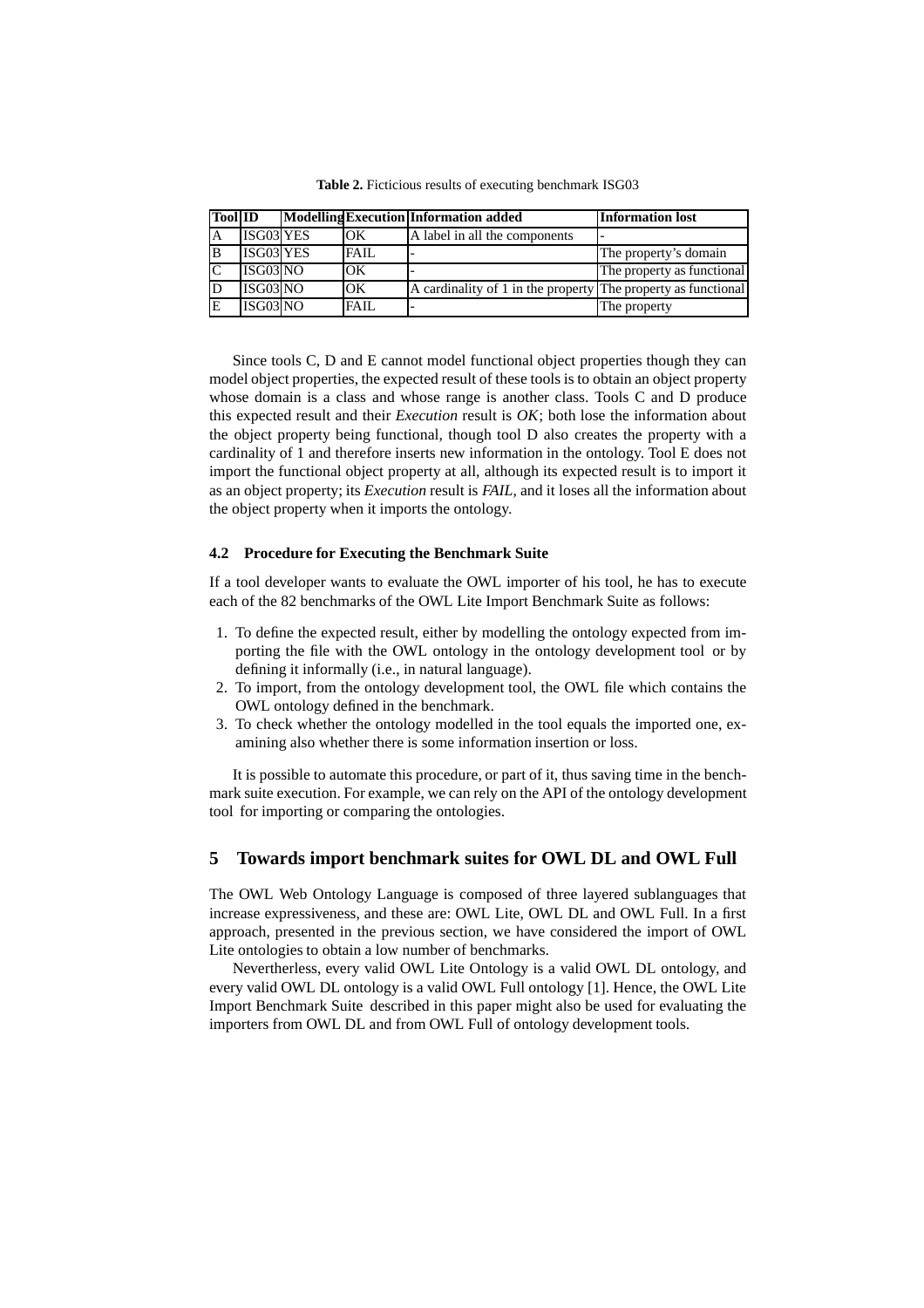

**Fig. 1.** The OWL DL Import Benchmark Suite

However, the definition of the OWL Lite Import Benchmark Suite does not take into account the OWL vocabulary terms whose use is not allowed in OWL Lite. Moreover, the use of the OWL vocabulary terms is restricted both in OWL Lite and in OWL DL.

### **5.1 OWL DL**

As mentioned above the OWL Lite Import Benchmark Suite can be extended by implementing an OWL DL Import Benchmark Suite on top of it and, therefore, any ontology development tool that had already carried out the experiments of the OWL Lite Import Benchmark Suite would not need to repeat them.

The OWL Lite Import Benchmark Suite already provides us with benchmarks for evaluating the different combinations of the OWL Lite vocabulary terms and the different variants of the RDF/XML syntax. As Figure 1 shows, to cover the OWL DL sublanguage of OWL, we should also need to consider:

- **–** The different combinations of the OWL Lite vocabulary terms according to their use in OWL DL because OWL DL imposes less restrictions to their use. Table 3 shows these differences in the use restrictions of the vocabulary terms<sup>7</sup>.
- **–** The different combinations of the OWL DL vocabulary terms not allowed in OWL Lite, and these with the OWL Lite vocabulary terms. The vocabulary terms allowed in OWL DL and not allowed in OWL Lite are: *owl:oneOf*, *owl:disjointWith*, *owl:unionOf*, *owl:complementOf*, *owl:hasValue*, and *owl:DataRange*.

However, when relaxing the restrictions in the use of OWL vocabulary terms from OWL Lite to OWL DL, a quite larger number of new benchmarks should be defined which affects the usability of the whole benchmark suite.

# **5.2 OWL Full**

OWL Full has the same vocabulary terms than OWL DL has, but it places no restrictions in their use. In fact, OWL Full is a superset of RDF(S) that gives the user the freedom to extend the RDF(S) vocabulary with the OWL constructors and also to augment the meaning of both vocabularies [1].

The main characteristics in the use of OWL Full that are relevant to our case are:

<sup>7</sup> http://www.w3.org/TR/owl-semantics/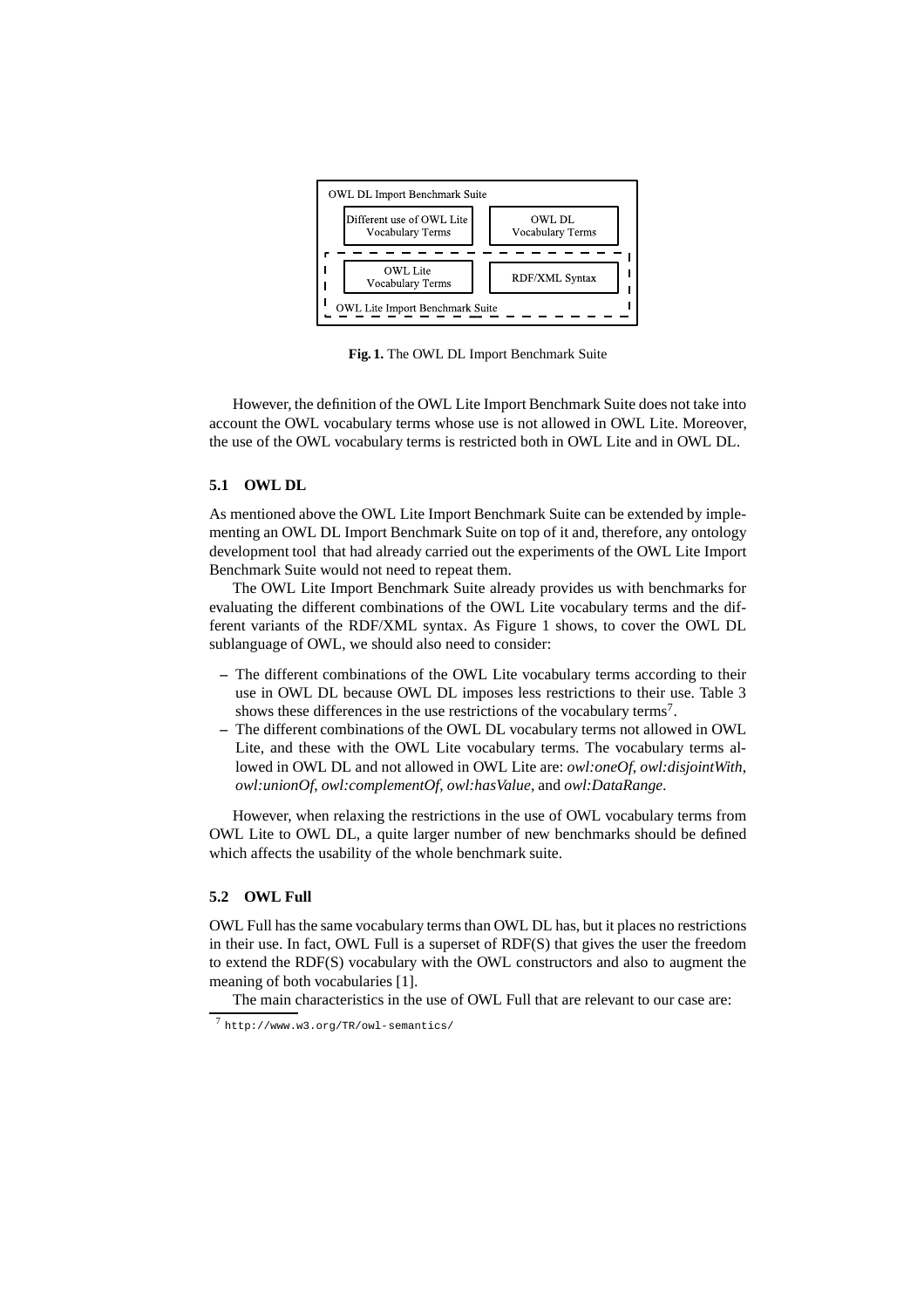**Table 3.** Use restrictions in OWL Lite and DL

| <b>Vocabulary Terms</b>                  | <b>OWL Lite restrictions</b> | <b>OWL DL restrictions</b>                                                   |  |
|------------------------------------------|------------------------------|------------------------------------------------------------------------------|--|
| owl:cardinality                          | Object must be 0 or 1        | Object must be any integer $> 0$                                             |  |
| owl:minCardinality                       |                              |                                                                              |  |
| owl:maxCardinality                       |                              |                                                                              |  |
| owl:equivalentClass                      |                              | Subject must be class names Subject must be OWL DL descriptions <sup>8</sup> |  |
| rdfs:subClassOf                          |                              | Object must be class names Object must be OWL DL descriptions                |  |
|                                          | or restrictions              |                                                                              |  |
| rdf:type                                 | Object must be class names   | Object must be OWL DL descriptions                                           |  |
|                                          | or restrictions              |                                                                              |  |
| rdfs:domain                              | Object must be class names   | Object must be OWL DL descriptions                                           |  |
| rdfs:range                               |                              | Object must be class names Object must be OWL DL descriptions,               |  |
|                                          | or datatype names            | datatype names or sets of data values                                        |  |
| owl:allValuesFrom                        | Object must be class names   | Object must be OWL DL descriptions,                                          |  |
| owl: some Values From or data type names |                              | datatype names or sets of data values                                        |  |
| <i>owl:intersectionOf</i>                | Used with lists of length    | Used with lists of OWL DL descriptions                                       |  |
|                                          | greater than one of class    |                                                                              |  |
|                                          | names or restrictions        |                                                                              |  |

**–** The whole RDF(S) vocabulary can be used within OWL Full.

- **–** OWL Full has no separation between classes, datatypes, datatype and object properties, annotation properties, individuals, data values, and the built-in vocabulary.
- **–** Axioms in OWL Full do not need to be well formed.

This lack of restrictions implies that the use and possible combinations of the vocabulary terms in OWL DL and OWL Full is extremely different. Although the import benchmark suite for OWL DL could be used for evaluating the import of OWL Full ontologies, to develop a import benchmark suite for OWL Full it might not be sufficient to develop some new benchmarks on top of the import benchmark suite for OWL DL, but it must be necessary to create a whole new benchmark suite that covers all the differences between OWL DL and OWL Full.

This import benchmark suite for OWL Full should consider all the possible combinations of the OWL and RDF(s) vocabularies terms and, as the number of these combinations is high, it would be necessary to prune the generation of benchmarks as it was done for the RDF(S) Import Benchmark Suite [6].

# **6 Conclusions and future work**

We are currently benchmarking the interoperability of ontology development tools using OWL as interchange language. In order to do so we are reusing most of the experimentation process followed in the RDF(S) interoperability benchmarking and part of its benchmark suites. The main change in the definition of the experimentation occurs in the OWL Lite Import Benchmark Suite presented in this paper.

<sup>8</sup> OWL DL descriptions can be class names, restrictions, boolean combinations of descriptions, or sets of individuals.